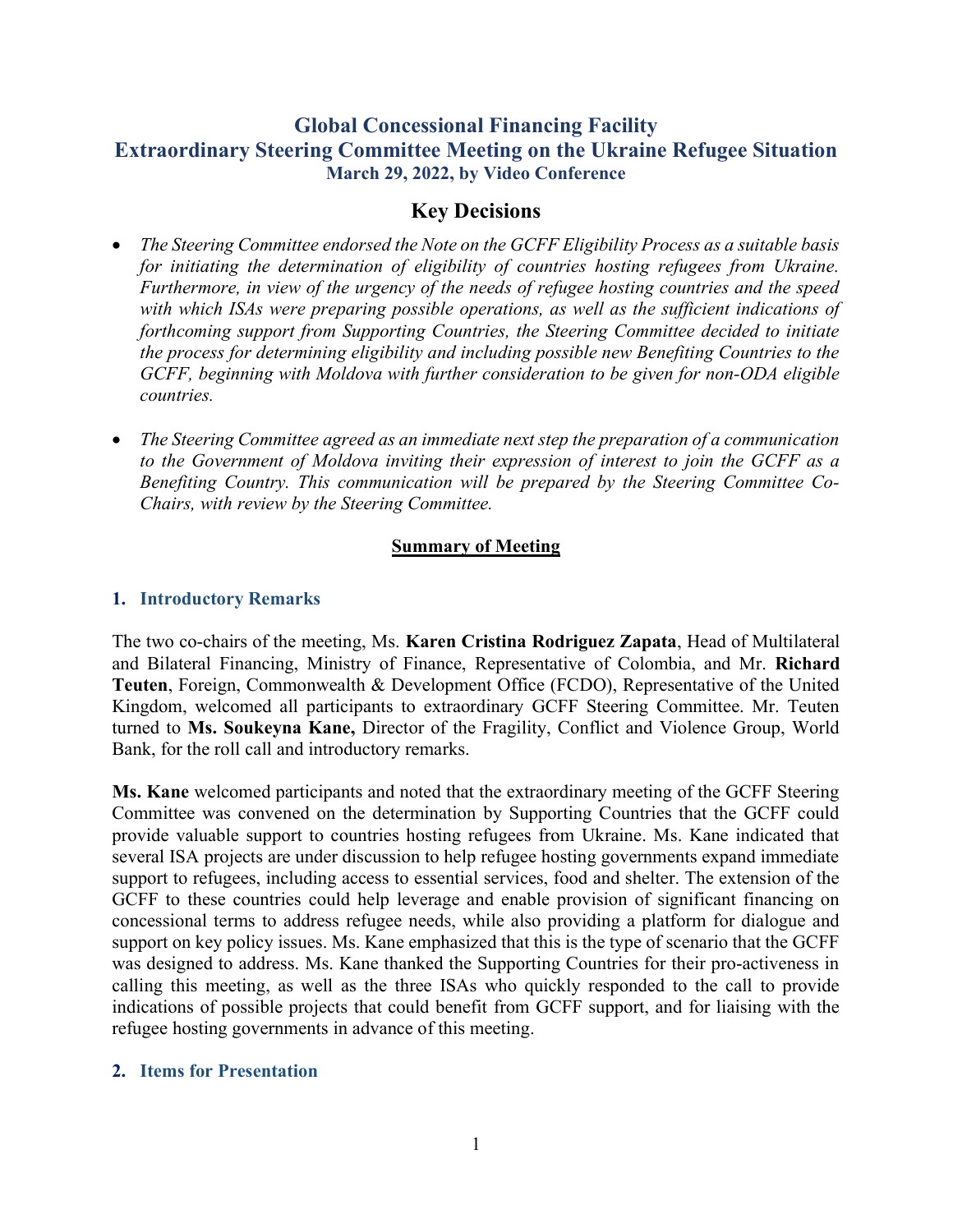#### Update on the Ukraine Refugee Situation

Ms. Angela Li Rosi, Deputy Director of the UNHCR Europe Bureau, provided the Steering Committee with a detailed update of the current refugee situation resulting from the ongoing war in Ukraine. As of 29 March, the war has generated an estimated 3.9 million refugees, the majority of which are currently in Poland. 1.1 million refugees have moved to secondary reception countries, including Germany, Austria, Spain and Italy where they benefit from the EU's temporary protection directive. The majority of the refugees are women and children who require specialized support. While refugee hosting countries are providing essential support to address needs, additional support from the international community is required from both humanitarian and development sources. UNHCR is actively providing support in all refugee hosting countries through its regional coordination model that brings together UN agencies and is co-led by host governments. Moldova in particular is need of urgent international assistance, including humanitarian assistance (including cash and in-kind support for WASH, SGBV support, shelter and access to social services) and development support over the medium term (such as access to housing and access to primary, secondary and tertiary education). UNHCR stands ready to support the work of the GCFF should it be extended to support countries hosting refugees from Ukraine.

#### Presentation by ISAs on potential support to countries hosting refugees from Ukraine

European Bank for Reconstruction and Development (EBRD). On behalf of the EBRD, Ms. Susan Goeranssson, Head of Infrastructure for Europe, provided an overview of the refugee situation, with specific focus on the situation in Poland and needed actions to provide support over the short to medium term. The EBRD Board of Directors approved a "War on Ukraine – EBRD Resilience Package", initially sized at EUR 2 billion, which sets out how EBRD can assist Ukraine and affected countries. This package comprises an immediate Resilience and Livelihoods program covering the areas of energy security, municipal services, trade finance support and liquidity for SMEs and beyond. Specific projects which could be brought to the GCFF for support include liquidity support to municipalities and cities to safeguard livelihoods and essential services for displaced persons as well as their host communities; financing support for temporary housing and access to education and medical services for refugees; and support to private sector companies and SMEs operating in the region who will be impacted by the disruption in financial and trade/export markets accessing financing in the form of loans intermediated by PBs and/or working capital. Please refer to the attached presentation for further details.

World Bank. On behalf of the World Bank, Ms. Xiaoqing Yu, Director of Strategy and Operations for East and Central Europe, provided an overview of the World Bank's engagement to support countries hosting refugees from Ukraine. Building on its long-term country engagement, this response comprises provision of advisory services as well as IBRD financing options for the immediate (next 6 months) and medium term. Engagements in several countries hosting refugees from Ukraine (Moldova and Romania) are being considered as possible vehicles for GCFF support. For each country these include new budget support operations to support displaced populations and structural measures, as well as the identification of ongoing operations which could be restructuring to respond to emerging needs of refugees and host communities. Discussions are also underway with Poland and Bulgaria on possible World Bank technical and advisory assistance as well as a budget support operation that could be contemplated in the event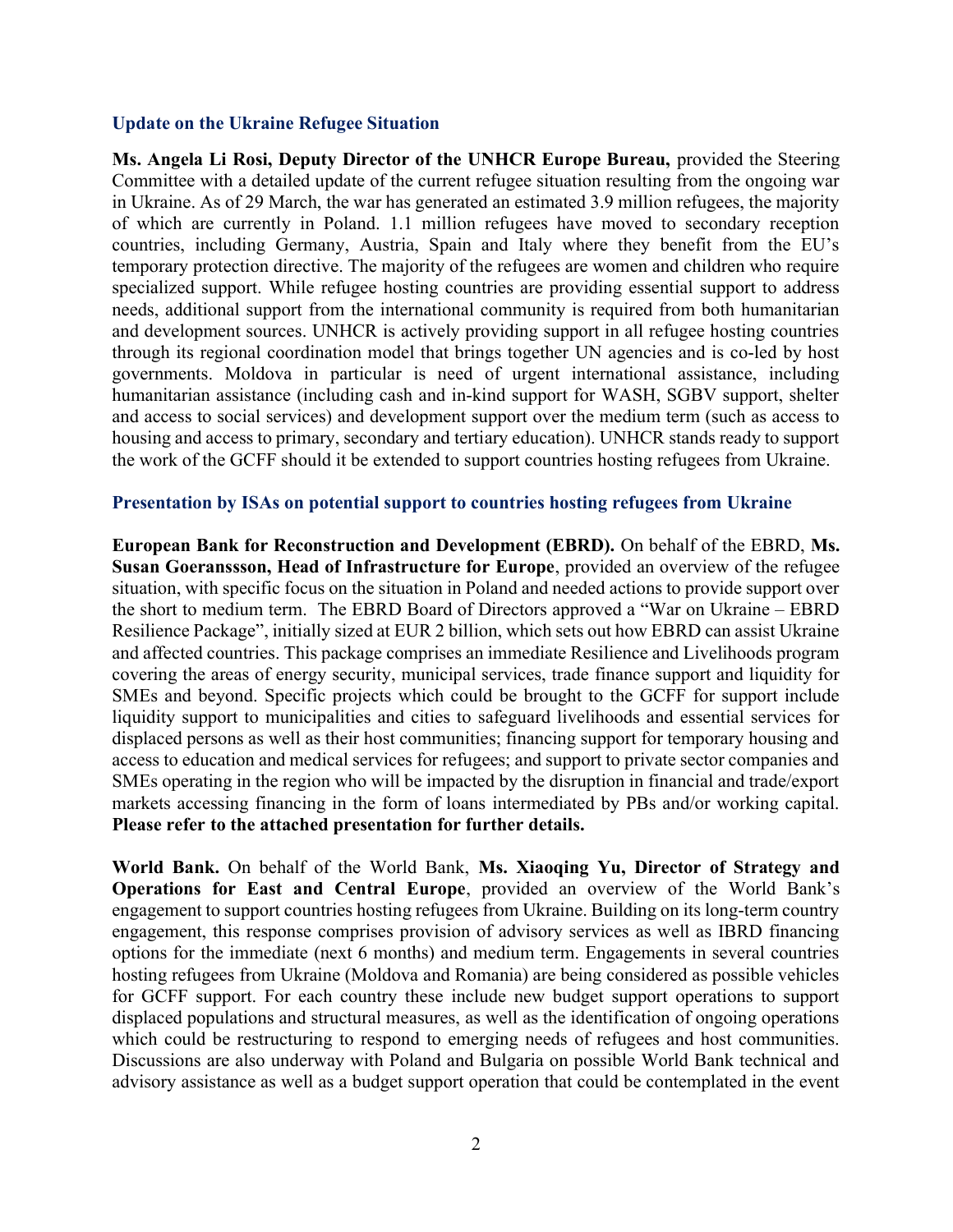concessionality support from the GCFF is available. Please refer to the attached presentation for further details.

European Investment Bank (EIB). On behalf of the EIB, Ms. Stella Renita, Senior Loan Officer, provided an overview of current plans for supporting Moldova in addressing the Ukraine refugee crisis. Current challenges include both needs associated with the refugee influx, reduced output, trade and disruption of value chains, and threats to energy and food security and related major price increases. Current measures being considered by EIB to mitigate the ongoing and potential economic and social impact of the Ukrainian crisis on Moldova, are directed both to the public sector as well as the financial and private sectors. These include immediate responses comprised of upfront disbursement of existing operations, which can provide immediate liquidity responses, as well as the repurposing of approved operations with enlarged eligibility criteria for measures addressing the refugees. The EIB is also considering resilience responses which will include support measures developed in parallel with EU neighborhood region to strengthen resilience and reduce socioeconomic vulnerability. The Moldovan Government still sees existing EIB projects as a priority in order to provide stimulus to weakening economy. The addition of grants provided through the GCFF alongside these projects could provide extra stimulus to allow them to tackle the refugee crisis. Please refer to the attached note from EIB for further details.

### Presentation by ISAs on potential support to countries hosting refugees from Ukraine

Mr. Richard Teuten, United Kingdom, provided an overview of the OECD DAC Reporting Directives and their applicability to the GCFF. The Reporting Directives allow for DAC members to support non-ODA eligible countries hosting refugees, directly or through an intermediary donor, with costs for their basic needs such as temporary sustenance, education up to secondary level and certain medical needs. Eligible expenditures are limited to the first twelve months of the stay of refugees. Expenditures for the integration of refugees and expenditures beyond twelve months are not eligible. The Directives do not place exclusions to supporting refugee host countries via a multi-donor fund such as the GCFF. Countries receiving funding from the GCFF would have to agree with the relevant ISA how they would ensure support received is spent on eligible expenditures as per the directives.

Following the presentation, Ms. Soukeyna Kane, World Bank, provided two written comments: First, the OECD DAC directives have important implications for GCFF support to the countries hosting refugees from Ukraine, the operational implications of which need to be further assessed. Second, while it is imperative to ensure ODA channeled as GCFF support is in compliance with relevant OECD DAC rules, the Steering Committee is also encouraged to consider whether there would be ways in which support can be provided through non-ODA instruments (i.e as Other Official Flows in DAC terminology) to the GCFF for countries such as Poland and Romania which are not ODA eligible. This is particularly important if the current refugee situation stemming from the war in Ukraine becomes protracted.

### 3. Item for Discussion

### Indication of support for extension of the GCFF to countries hosting refugees from Ukraine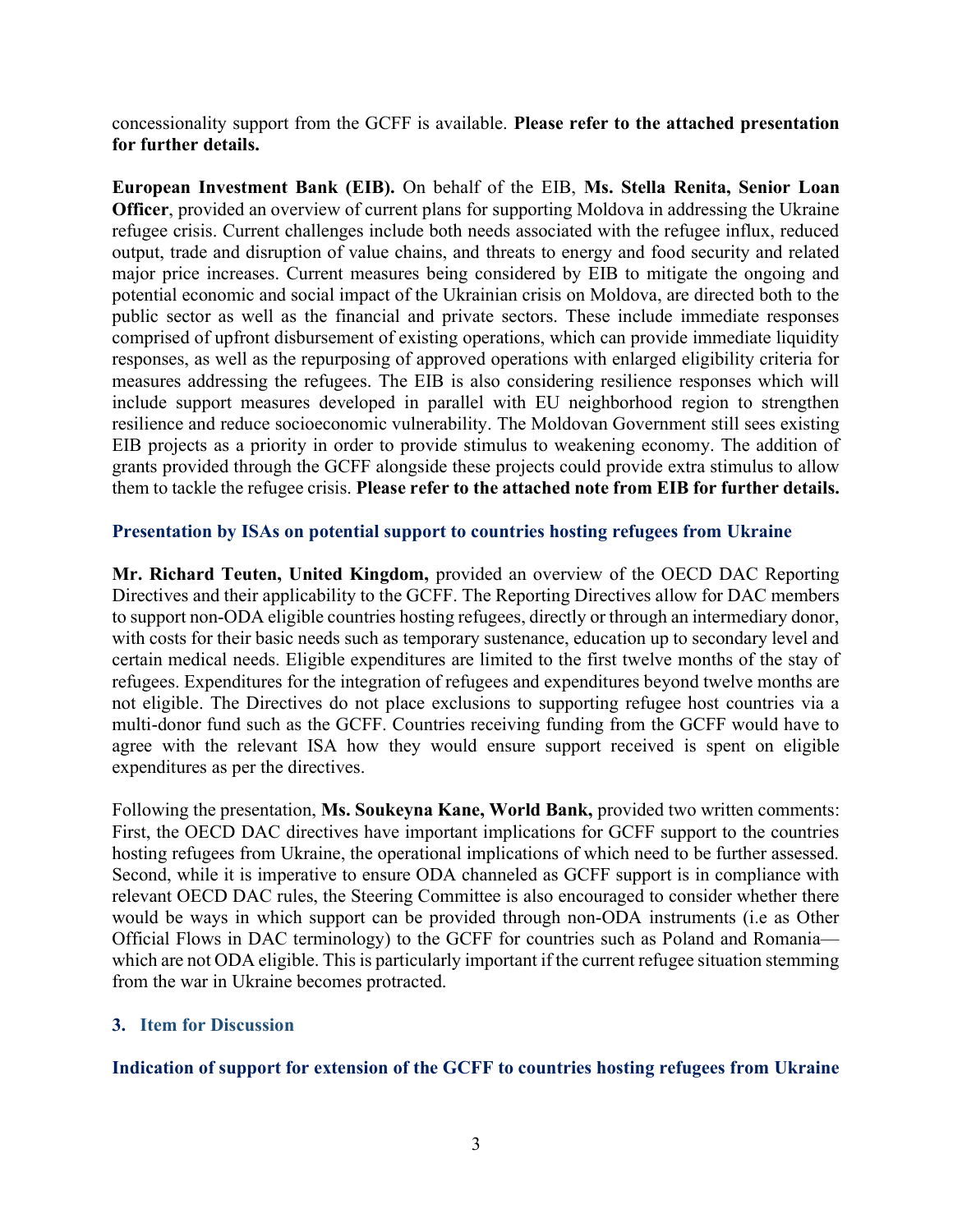Mr. Teuten introduced the discussion item, noting that any extension of the GCFF needs to be based on a decision of the Steering Committee and on a determination that there will be sufficient support forthcoming from Supporting Countries. Mr. Teuten invited Supporting Countries present at the meeting to take the floor to briefly state their position on the extension of the GCFF to countries hosting refugees, and to indicate—if possible—the support they intend to make available for this purpose.

The United States expressed its view that the GCFF is an appropriate instrument to help address the Ukraine refugee crisis and is supportive of efforts to determine how it can be used in this context. The need for a swift GCFF response needs to be balanced with engagements to date in situations of protracted displacement. The US inquired into the time frame for assessing the eligibility of refugee hosting countries, and in particular Moldova, keeping in mind the need to ensure that the UNHCR refugee policy and protection assessment meets the requirements agreed last year. The US also expressed its interest in the views of ISAs on how potential projects supported by the GCFF will reflect the new requirements for results frameworks and monitoring agreed last year. Donor support for GCFF extension to countries hosting refugees from Ukraine will be critical in situations where government interest in borrowing to address refugee needs is predicated on sufficient concessionality. The US indicated that they are considering how to support the GCFF as part of the substantial assistance package announced recently. Obtaining an early sense of the timelines for engaging the GCFF to support refugee hosting countries, GCFF funding needs, as well as additional details on planned ISA project pipelines, will be essential in this regard. The US is not necessarily bound to provide any support solely in the form of ODA.

Canada concurred with the US on the importance of maintaining the integrity of the refugee protection assessment. Canada indicated that at this point not able to provide financing to the GCFF to support countries hosting Ukraine refugees but will continue to assess their ability to provide support in the future. Canada is supportive of GCFF engagement to support countries hosting refugees from Ukraine. Canada noted the preference to focus on ODA-eligible countries.

Denmark stated that it fully supports the extension of the GCFF to countries hosting refugees from Ukraine. At present Denmark is not in a position to provide new commitments but does not rule out the possibility. Denmark is currently examining possibilities of utilizing guarantees as well as grant financing modalities. Denmark would like to be included in further discussions and common approaches to addressing the impacts of the war in Ukraine and stressed the importance of the GCFF in generating a coherent approach to the crisis over the medium term.

The Netherlands stated that it is examining how to support the GCFF for ODA eligible countries, and in principle are willing to commit funding specifically to Moldova. The position of Netherlands is that in view of significant EU funding to EU member states hosting refugees, additional financing through the GCFF should be directed towards countries not benefiting from these funds. The Netherlands expressed its interest in engaging in further discussions on extension of GCFF support and initiating the eligibility process.

The European Commission stated that it is deploying a wide range of instruments – including structural funds - in support of Poland, Romania and Bulgaria, as well as budget support and humanitarian aid for Ukraine and Moldova. The EC welcomes the extension of the GCFF to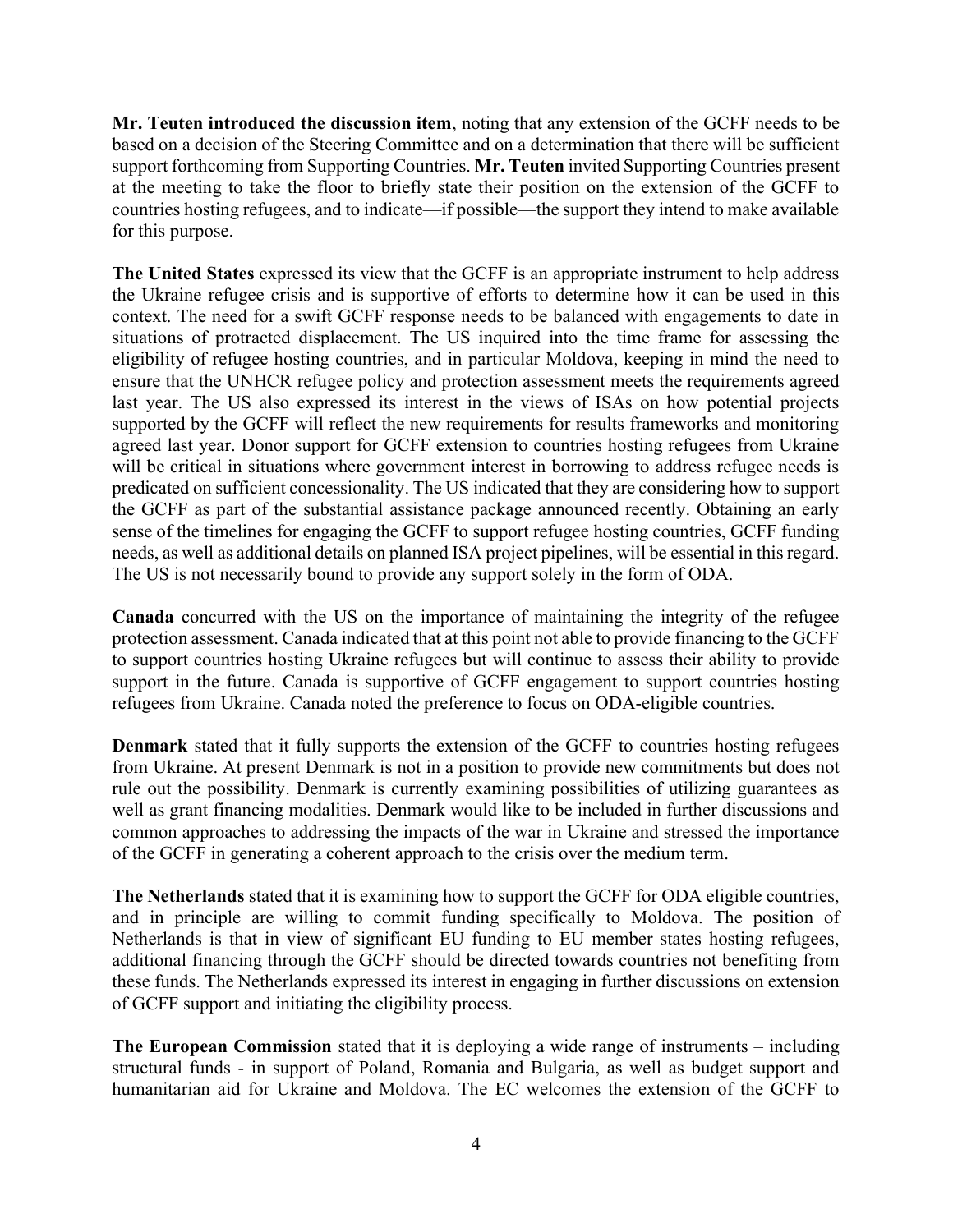countries hosting refugees from Ukraine, notably Moldova, and has no objection to the possible inclusion of Poland, Romania and Bulgaria. At present, the EC has not taken a decision on whether it can contribute to the GCFF.

Norway stated that it has no objection to extending the GCFF to countries hosting refugees from Ukraine. Norway's participation in the GCFF is primarily focused on the Syrian refugee crisis and Venezuela migration crisis and are not at present assessing possibilities of support through the GCFF for countries hosting refugees from Ukraine.

Japan stated that the GCFF could be very instrumental in addressing the needs of refugees from Ukraine and Japan is currently examining possible options to provide support through GCFF, together with JICA. Japan asked whether, if Moldova were hypothetically to be classified as an IDA country, this would have implications for GCFF support, including on its ability to reduce costs associated with IBRD borrowing. Japan indicated that it would be important to obtain more information on possible GCFF funding targets associated with support to countries hosting refugees from Ukraine. Japan expressed its interest in exploring how any non-ODA could be channeled through the GCFF and whether this would require any new GCFF window.

Sweden indicated that it is currently assessing how to channel available resources to address the impacts of the Ukraine crisis, and that it will revert to the Steering Committee once it has defined its position.

Germany joined the comments made by the US and supported the importance of ODA eligibility of the GCFF. Germany indicated that it supports the extension of the GCFF to countries hosting refugees from Ukraine, and in particular Moldova. Germany is currently exploring other instruments for channeling its assistance and does not at this point have clarity on whether additional funding can be provided to the GCFF.

The United Kingdom welcomes the extension of the GCFF and is considering the GCFF as a possible option for the use of part of the commitment it has made to countries hosting Ukrainian refugees, focusing on Moldova.

In his summary of the interventions by Supporting Countries, Mr. Teuten noted that no objections were raised to the expansion of the GCFF to countries receiving refugees from Ukraine. Mr. Teuten further noted that a range of views were expressed by Supporting Countries, with some providing positive indications of forthcoming support to the GCFF for this purpose, while others are not currently in a position to contribute to the GCFF in the immediate term. He also added the potential value of contributions from European countries to the GCFF in catalyzing contributions from others which in turn could make it possible for some host countries to borrow from ISAs.

# 4. Item for Decision

# Eligibility process for countries hosting refugees from the war in the Ukraine

Ms. Rodriguez gave the floor to Mr. Spyros Demetriou, GCFF Coordination Unit, for a short presentation on the proposals for the eligibility process for adding new Benefiting Countries. Mr.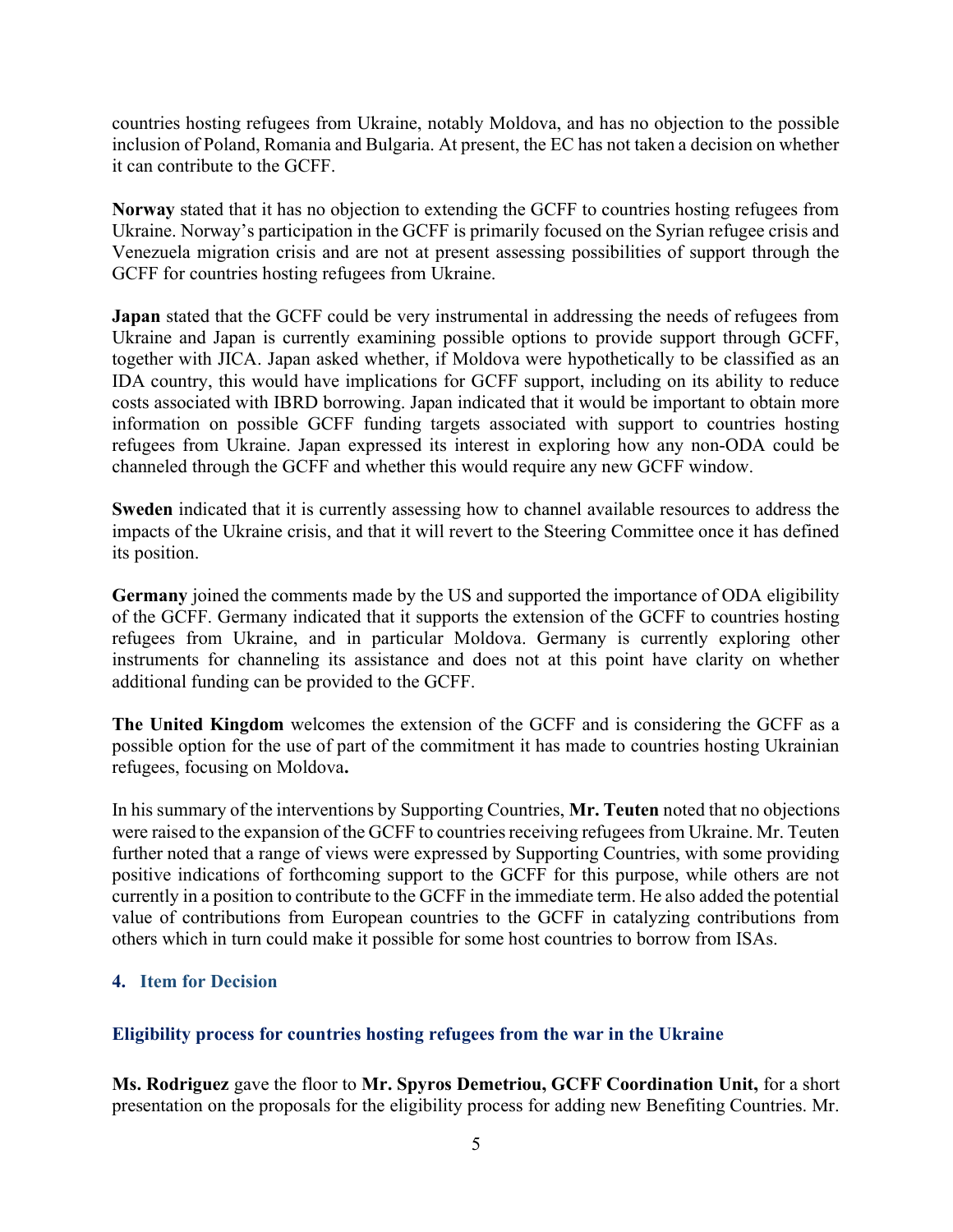Demetriou noted that these proposals are derived from, and consistent with, the relevant provisions in the GCFF Operations Manual and the UNHCR refugee policy and protection review framework endorsed by the SC in December 2021. The proposed process outlines the trigger for initiating the eligibility process; the sequence of actions related to the invitation and nomination of countries to be added as Benefiting Countries; and suggests a staged approach to implementation of the UNHCR assessment with a focus on providing an upfront assessment of the refugee protection framework (Part 3 of the framework) to enable rapid SC decision on eligibility. Mr. Demetriou noted that this component of the assessment has already been completed for Moldova by UNHCR. The remainder of the assessment (namely Part 2 on review of refugee policies) would be undertaken subsequently, with a focus on informing priorities for GCFF support. Mr. Demetriou clarified that a staged approach to the UNHCR assessment would not be to the detriment of its integrity or comprehensiveness – the full assessment would be undertaken, albeit with different components undertaken and delivered to the SC at different points in time. Mr. Demetriou further proposed that this more expedited process for determining eligibility should not be limited to countries hosting refugees from Ukraine but extended to all countries being considered in similar circumstances.

Following the presentation **Ms. Rodriguez** proceeded to read the text of the decision, in the absence of any objections.

**Decision.** The Steering Committee endorsed the Note on the GCFF Eligibility Process as a suitable basis for initiating the determination of eligibility of countries hosting refugees from Ukraine. Furthermore, in view of the urgency of the needs of refugee hosting countries and the speed with which ISAs were preparing possible operations, as well as the sufficient indications of forthcoming support from Supporting Countries, the Steering Committee decided to initiate the process for determining eligibility and including possible new Benefiting Countries to the GCFF, beginning with Moldova with further consideration to be given for non-ODA eligible countries.

The Steering Committee agreed as an immediate next step the preparation of a communication to the Government of Moldova inviting their expression of interest to join the GCFF as a Benefiting Country. This communication will be prepared by the Steering Committee Co-Chairs, with review by the Steering Committee.

# 5. Conclusion

Mr. Teuten summarized the main outcomes of the discussion and decisions reached, as well as immediate next steps as agreed by the SC meeting:

- The Steering Committee was provided with an update on the Ukraine refugee situation by UNHCR; an overview of current ISA operations and other instruments currently being prepared and discussed with countries hosting refugees from Ukraine;
- Supporting Countries indicated sufficient interest and potential forthcoming financing for the extension of the GCFF to Moldova, as well as potentially other countries.